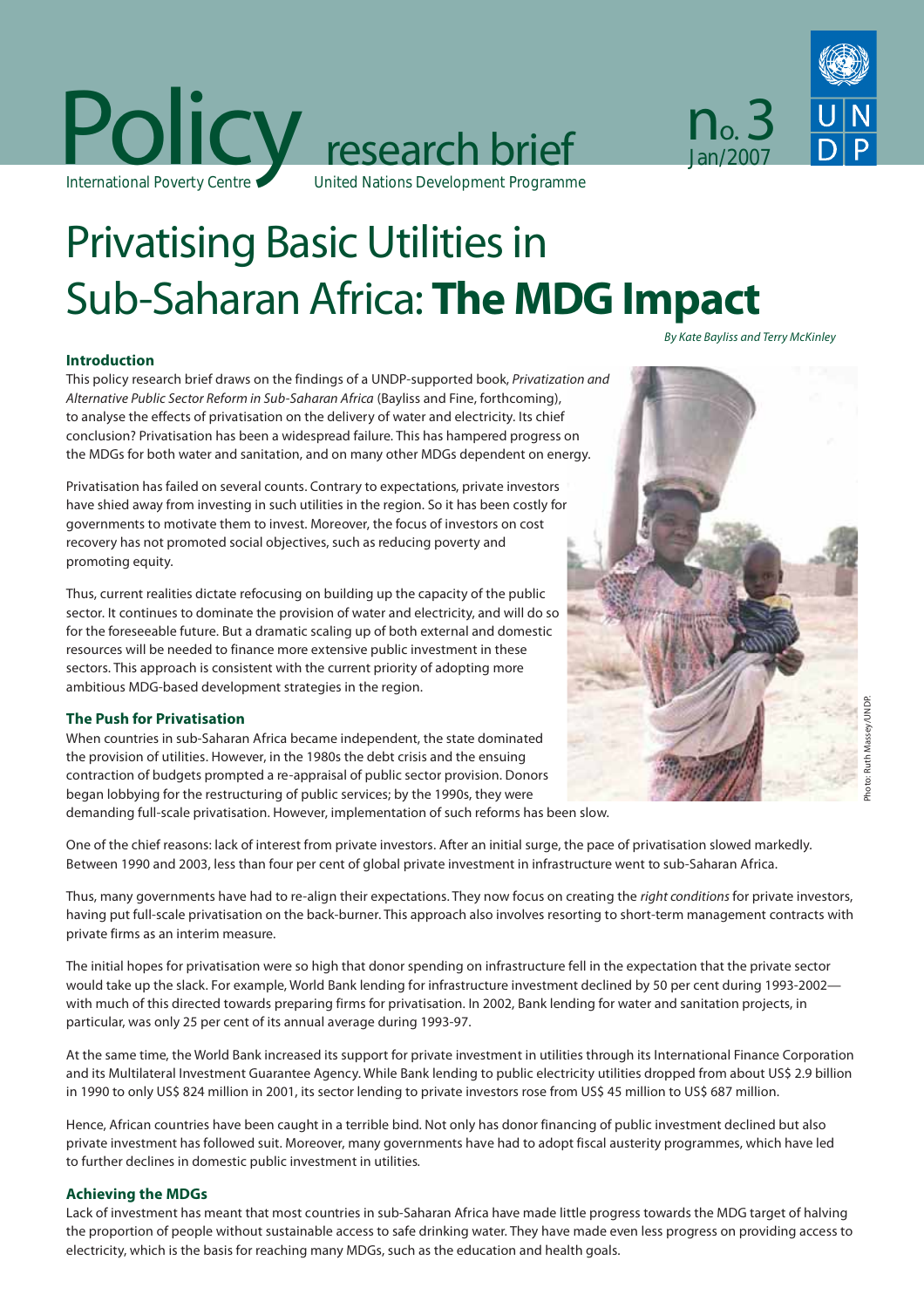Table 1 shows that in 2004 just 56 per cent of the population in sub-Saharan Africa had access to an improved water source— 23 percentage points lower than the developing-country average. A bleaker picture emerges in the electricity sector (Table 2). The proportion of the population in sub-Saharan Africa with access to electricity rose at a snail's pace over thirtytwo years—from nine per cent to only 24 per cent. In 2002, over half a billion people in the region still lacked access to electricity, about 80 per cent of them in rural areas. As shown in the table, the other poorest region of the world, South Asia, made much more progress during this period.

# **Re-Affirming State Provision**

As a result of the failure of privatisation, many donors have had to rethink their reform models. In 2004, two influential reports (World Bank 2004; OECD 2004) highlighted the deficiencies of infrastructure privatisation. The World Bank report described the privatisation of infrastructure as 'oversold and misunderstood' and highlighted the need for a case-specific approach. The OECD Report concluded that sub-Saharan Africa had fared particularly badly from privatisation, failing to promote social objectives, in particular.

Both reports put greater emphasis on laying the pre-conditions for successful privatisation. These include the need to ensure good governance, competition and regulation. However, both reports fail to consider seriously the option of strengthening public sector provision of utilities. Where privatisation does not work, the knee-jerk response is to strive even harder to make it succeed—even when the prospects for success have already proved discouraging. A deep-seated ideological aversion to the public sector is probably a major explanatory factor.

The country case studies in the publication Privatisation and Alternative Public Sector Reform in sub-Saharan Africa confirm that despite years of trying to privatise utilities, the state remains, by far, the dominant provider of water and electricity. Even in countries where there has been some private sector participation, a strong state has still been needed to monitor and regulate private firms.

Contrary to popular perception, private sector participation does not increase competition. Private investors are interested in risk-free rather than competitive environments. In practice, they often do not compete to win contracts so much as governments compete to attract their investment. When firms secure government contracts, they are frequently given exclusive rights for a protracted period. In Cameroon, for instance, the multinational AES was awarded exclusive management responsibilities for generation, transmission and distribution of electricity for 20 years.

This kind of experience, repeated throughout the continent, suggests that instead of offering lucrative incentives to private firms, the policy priority should be to refocus on building state capacity since the public sector will certainly continue to dominate provision.

#### *The Tanzania experience*

The privatisation experience in Tanzania illustrates this point. Although originally an enthusiastic supporter of neo-liberal reforms, the government is now taking back control of the water and electricity sectors. Having put the state electricity

# Table 1

# **Sustainable Access to an Improved Water Source** (% of Population)

| Region                   | 1990 | 2004 |
|--------------------------|------|------|
| Sub-Saharan Africa       | 48   | 56   |
| All Developing Countries | 71   | 79   |

Source: Human Development Report (2006), Table 7.

# Table 2 **Access to Electricity**  $(% of Panulation)$

| % of Population) |  |
|------------------|--|
|------------------|--|

| Region             | 1970 | 1990 | 2002 |
|--------------------|------|------|------|
| Sub-Saharan Africa |      | 16   | 24   |
| South Asia         |      | つ    | 43   |

Source: World Energy Outlook (2002 and 2004).

utility on the privatisation list for years, the government has recently removed it, largely because of lack of investor interest. When the utility's short-term management contract with a private firm expired at the end of 2006, the utility reverted to public management. Private Sector Participation in this sector has been expensive and inflexible. For instance, the state electricity company plans to take over a major privately owned power plant in order to save money.

Also in Tanzania, the privatisation of Dar es Salaam's water supply began in the mid-1990s. This first attempt collapsed in 2000 while a second attempt elicited only one bid, from a consortium led by the UK firm, Biwater. Although the contract with this firm was signed in 2003, it was terminated 18 months later after no improvement in services. Subsequently, management of the sector was transferred to a specially created public company, under the leadership of a new and effective CEO. Major improvements were evident within the first three months of operation.

#### **The Adverse Social Consequences of Privatisation**

The financial difficulties of many state utilities in the 1980s led to a focus on achieving financial sustainability. Attaining social objectives was relegated to a later stage. As a result, poor households have suffered from the reduction in subsidies and disconnection from services when they are unable to pay. Moreover, service delivery has become more fragmented, intensifying inequalities in provision.

# *Pricing mechanisms*

The pricing of utility services poses major challenges in sub-Saharan Africa. In the past, prices were often set below cost. Thus, raising prices has been a crucial step in contributing to financial sustainability. But what costs should utilities try to recover? Covering a greater share of operating costs might make sense. But expecting consumers to also pay for new investment is unrealistic.

Efforts to introduce full cost recovery have floundered because utilities are squeezed between the high costs of their operations and the low incomes of many of their consumers. Costs are often high because many utilities suffer from decrepit infrastructure, caused by the woeful lack of public investment over many years. As a result, system losses are high.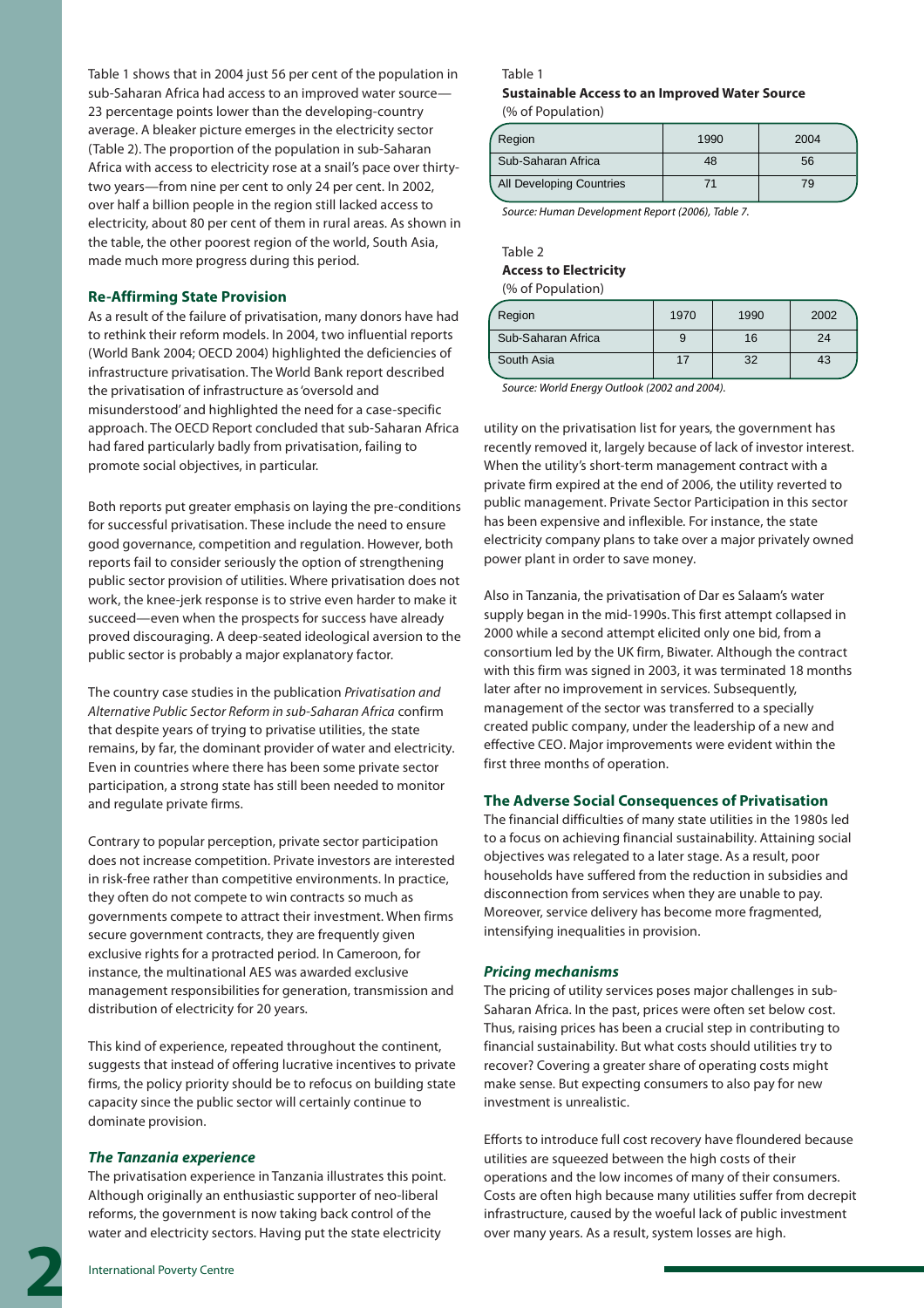This leads inevitably to imposing unaffordable tariffs on many consumers. A general rule is that water bills should not exceed 5-6 per cent of monthly household income. But statistics for Zambia in 2002-2003 indicate that, on this basis, almost one fourth of households could not afford water tariffs, even those designed for low-cost housing.

While raising tariffs is intended to improve the financial health of utilities, it does not always lead to higher revenue. Consumption can fall if consumers pursue other alternatives. Often these are unsafe and unhealthy. In Malawi, for instance, a 25 per cent increase in electricity prices led to a record use of charcoal even though its production has been illegal since 1997 because of its contribution to deforestation. In South Africa, price increases have led to intensified use of unsafe water sources—contributing to a cholera outbreak in 2000.

Instead of resorting so eagerly to raising tariffs, governments could often reap more gains from reducing system losses. As prices increase, illegal connections are likely to proliferate. Efforts should focus on strengthening the capacity of public utilities to reduce leakages and improve revenue collection. In Ghana, for example, the regulator of the water and electricity utilities has recommended an emphasis on reducing system losses while limiting further tariff increases to those in input costs.

# *Neglecting the social impact*

Typically, the poor pay more for both water and electricity in sub-Saharan Africa, principally because they have to rely on more expensive secondary or tertiary suppliers. Figure 1 depicts global comparisons on payments, which apply to Africa as well. Higher payments by the poor do not imply that they are indeed willing to pay more. Policymakers and donors often jump to this conclusion in order to justify higher tariffs.

Poor households have simply had to give up consumption of other vital items. In other words, they already face the worst forms of private provision—paying exorbitant tariffs to small private operators. For example, water vendors operating in slums, such as in Nairobi, can charge 8-10 times as much as public utilities that supply piped water. Thus, for the poor, gaining access to public utilities would be a great improvement.

In addition to worsening poverty, cost recovery can lead to greater inequality, such as across regions. This has been the case in Namibia, where price increases have varied

geographically depending on how expensive it is to supply water. Not surprisingly, price increases have been lower in wealthier regions and higher in poorer regions, due mainly to the availability of water in each region.

This impact is worsened by the elimination of cross-subsidies. In Ghana, for example, rural areas and small towns had benefited from cross-subsidies on water made possible by higher tariffs in larger urban areas. But in preparing for privatisation, the government has eliminated such subsidisation by separating out the more lucrative urban water services. This has jeopardised the financial sustainability of rural services.

Subsidies need to be provided in order to promote equitable access to utility services. Some utilities have introduced 'lifeline tariffs', in which minimal levels of utility services are provided free or at low cost. However, such subsidies can fail to reach the poor because they are often not even connected to utilities. Another alternative is to subsidize connections in poor neighbourhoods.

In some cases, such as for water supplies in rural Namibia and in Dar es Salaam, Tanzania, governments have provided small subsidies targeted to poor households. This policy can imply, of course, a labour-intensive process of identifying their needs. Hence, targeting poor areas is usually more feasible. More research is needed to identify the impact of various forms of subsidisation, such as cross, lifeline, connection or targeted subsidies. Most importantly, such interventions need to be integrated into a coherent national poverty reduction strategy in order to be effective.

# *The Problem of non-payment*

A principal challenge for achieving financial sustainability of water and electricity utilities in sub-Saharan Africa is nonpayment for services. Some consumers fail to pay simply because they cannot afford to do so. Others do not pay for reasons unrelated to income. In practice, distinguishing between these two groups is difficult.

In Senegal the private provider of water was successful in increasing collection rates by enforcing a strict disconnection policy. But in this case, about 12 per cent of connections fell into disuse within Dakar and higher percentages prevailed outside the city—in some outlying areas spreading to one fifth of all connections. This undermined the gains achieved in improving rates of access.

# Figure 1 **Payments to Public Utilities Versus Private Providers**



(US\$ per cubic metre of water)

Source: Human Development Report 2006, page 83.